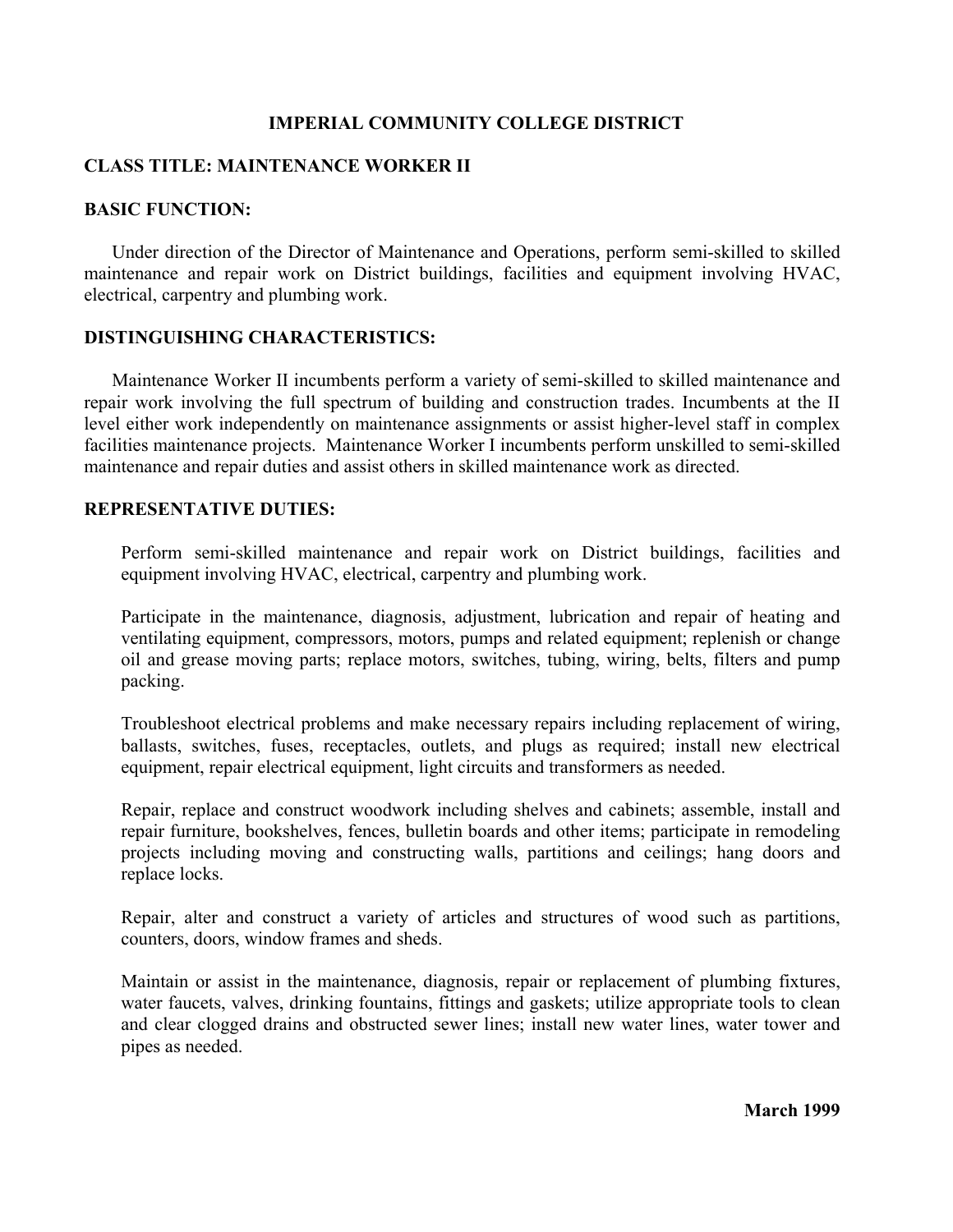## **MAINTENANCE WORKER II - (Continued) Page 2**

Inspect and assure proper operation of safety equipment including fire extinguishers; identify and report unsafe conditions and hazards.

Repair water pumps, hot water heaters, boilers and exhaust and circulation fans as required.

Grease and repair blower motors, sewer plant pumps and water tower blowers.

Order material according to established procedures.

Perform formwork; install reinforcing steel in foundations, pour and finish slab and foundations concrete work; install vinyl tile and paint floor.

Hang dry wall, tape and prepare surfaces for painting; insulate walls and ceilings as required.

Operate a wide variety of tools and equipment used in the construction trades including a fork lift, bucket truck, electrical meters, electrical saws, drills, planers, router, power nail gun, voltmeter, welding equipment, and other hand and power tools.

Perform related duties as assigned.

## **KNOWLEDGE AND ABILITIES:**

#### KNOWLEDGE OF:

Methods, materials, tools and equipment used in semi-skilled to skilled maintenance work in one or more of the building trades.

Operation and use of a wide variety of hand and power tools and equipment used in maintenance work.

Requirements of maintaining buildings and facilities in good condition.

Shop math.

Health and safety regulations and procedures.

Proper methods of storing equipment, materials and supplies.

Proper lifting techniques.

## ABILITY TO:

Perform semi-skilled to skilled work in the construction, renovation, maintenance and repair of buildings and facilities.

Read plans and blue prints.

Bend conduit and solder pipe.

Operate, service and make minor repairs on equipment.

Estimate and order required supplies and equipment.

Participate in major maintenance projects.

Respond to immediate maintenance needs on campus.

Work both independently and as a member of a team.